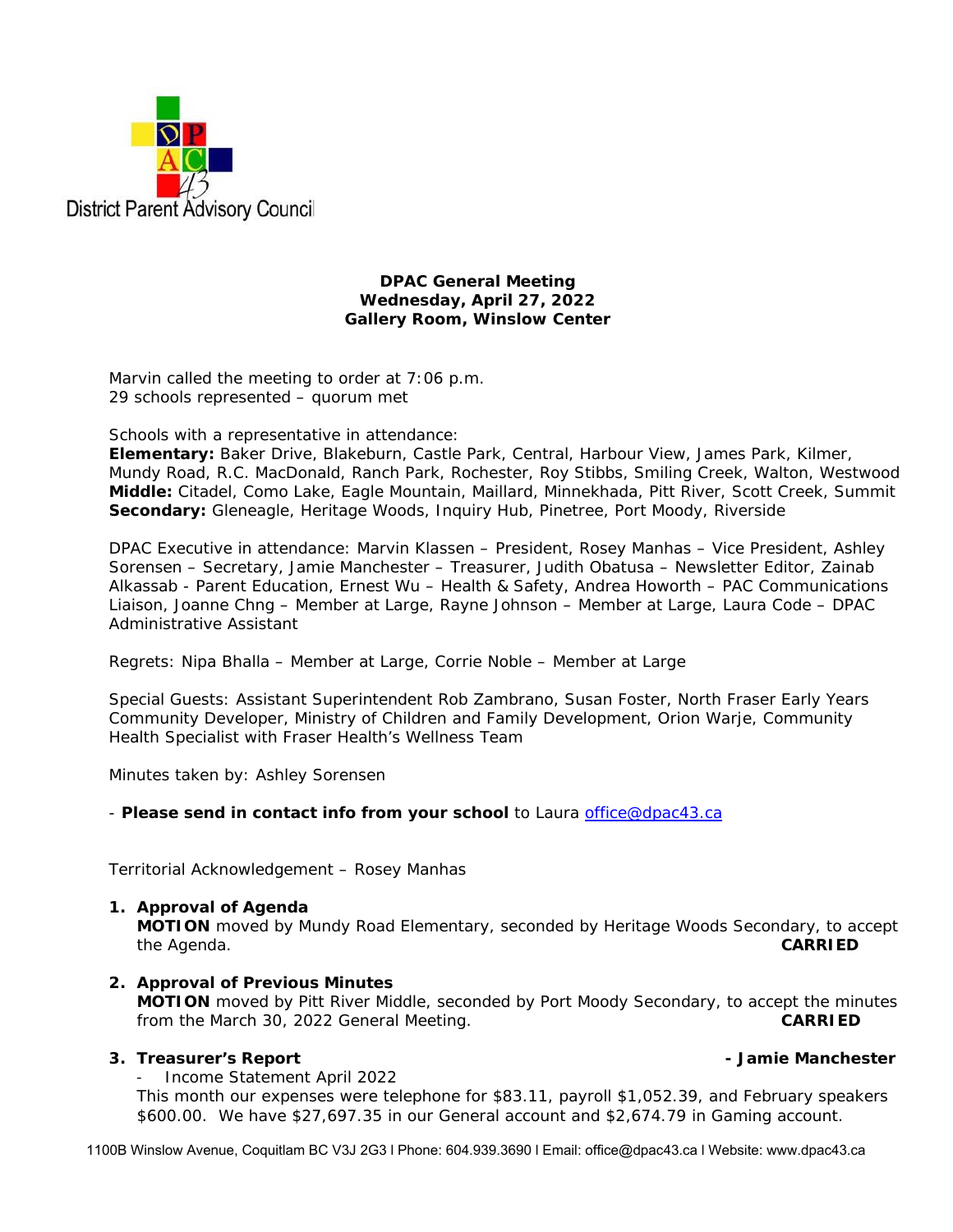### **4. Assistant Superintendent's Report - Rob Zambrano**

- Want to thank the DPAC Executive for the support through covid and always being respectful with executive and with parents over this trying time.
- Throughout the budget process DPAC was articulate and thoughtful.
- The budget passed and they can move things internally still to adjust and try to accommodate needs and requests, but final tweak will be done in September. Sept 30<sup>th</sup> is the cut off for the final count of students and the cut off for numbers is the previous February.
- Things are trending forward and the number of kids coming in so they will have more to play with if needed. The enrollment numbers are good for this September.
- <sup>−</sup> Ministry of Education and Child Care is the new name for the Ministry of Education. They will be able to have seamless continuity of care, opportunity and the board is happy about it. It will take 5-7 years to get it all worked out.
- <sup>−</sup> New Indigenous requirement starting in Grade 10 for Grade 11. The District has to look at each school to give it the chance to teach it and it has to meet the intent. English programs will have an indigenous option where the content is different but the competencies are the same, the big ideas and the purpose of reconciliation and indigenous people. BC First Peoples 12, Social Studies 12 classes for grades, years away from doing a language class, but that is a goal. As a society we have this as our priority, and we have a responsibility. We need to do a better job with the parents as to why we need to do this work. District is extremely hopeful and knows it's hard and there are significant impacts but this does help to decrease racism and peoples understanding. This was mandated by law to have it in the curriculum. United Nations passed 2015 Declaration of Rights of Indigenous Peoples and was included in the official list of recommendations. In 2019, the BC Government to create and act based on the rights from the UN – it is law.
- <sup>−</sup> A Pro D Day workshop was held and 2000 teachers in attendance and they had stories and connection to place.
- The Board has formulated a mental health task force working with politicians and tri-city mental health to help come together for advocacy and coordinate supports. They understand it is hard to get mental health support for families. Getting support for families through government funded programs and hoping to get together and used the group voice to get better access to mental health.
- We are opening and there are year-end ceremonies and grad again. And more late nights and more excitement for kids. District did request to the Principals not to plan 17 events and instead go to PAC and see what the temperature for volunteers and support is at each school. Being back together is good and it is feeling good to be able to do that again. School visits are happening with the Assistant Superintendents.
- New building for SD43 but they have no tech due to supply chain. Building is nice and they are excited to get in there official opening September. Welcome posts are being done by an Indigenous carver and they will be placed by front desk on either side. They have HVAC in the building.
- Summer school information will be coming out soon younger kids will have full day options with day camps and programs. No hybrid options.

## **5. The Tri-Cities Children's Research Action Team – Susan Foster**

- Susan started in 2005 working on community development work. She has 30 years' experience and has worked with parents and families with young children and as an instructor for Nobody's Perfect. Susan lives in Port Coquitlam and has two adult daughters.
- <sup>−</sup> Orion Warje is a community specialist and focuses on child and youth mental health. They have two Master's degrees.
- **<sup>−</sup>** This organization started in December 2020. The Chairs are Susan Foster and Jennifer Blatherwick. They have a lot of partners and DPAC is one.
- **<sup>−</sup>** Why did they form mental health is getting worse, and they are trying to be able to get

1100B Winslow Avenue, Coquitlam BC V3J 2G3 l Phone: 604.939.3690 l Email: office@dpac43.ca l Website: www.dpac43.ca